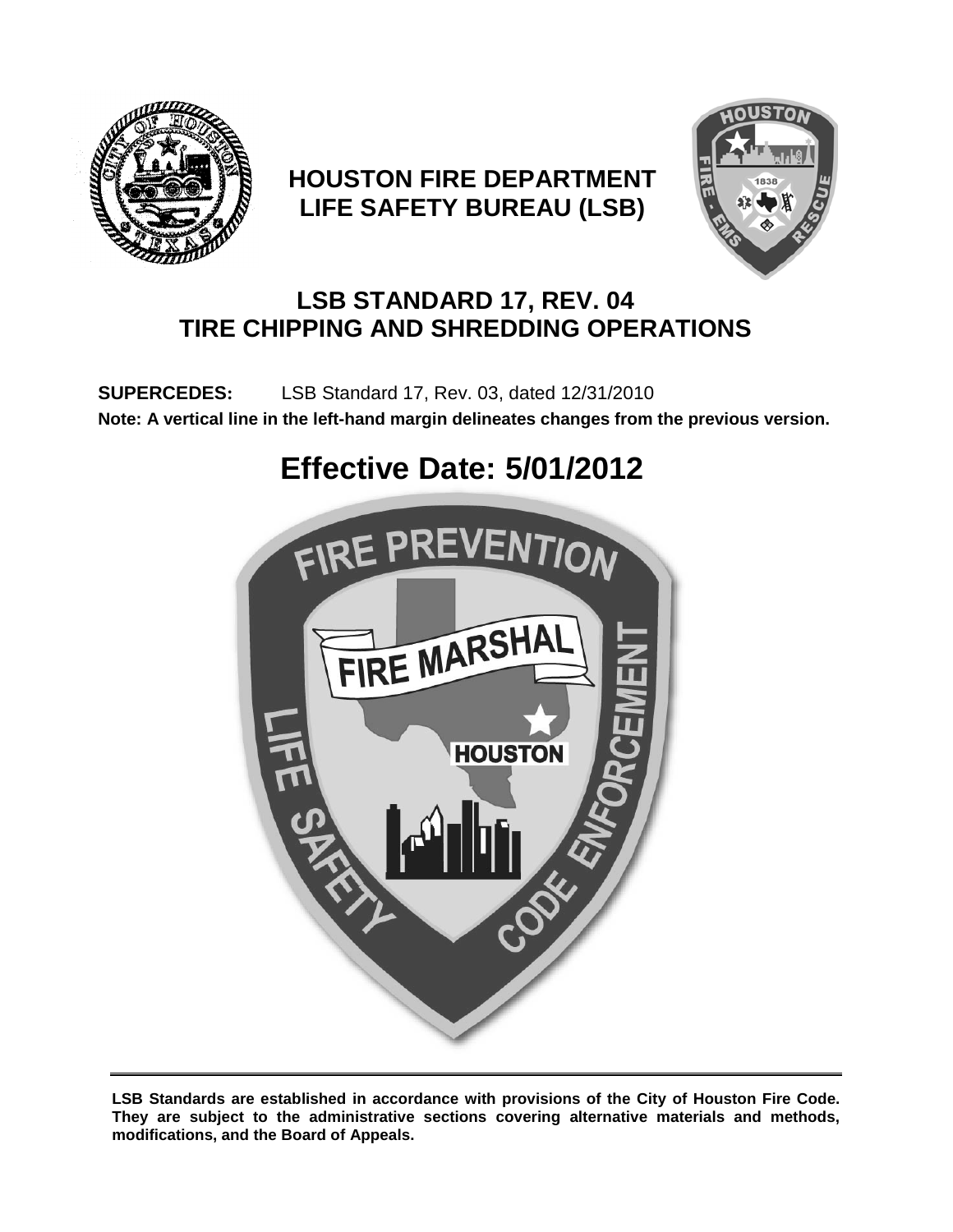#### **TABLE OF CONTENTS**

| 17.4.13 Texas Commission on Environmental Quality (TCEQ) notification 3 |  |
|-------------------------------------------------------------------------|--|
|                                                                         |  |
|                                                                         |  |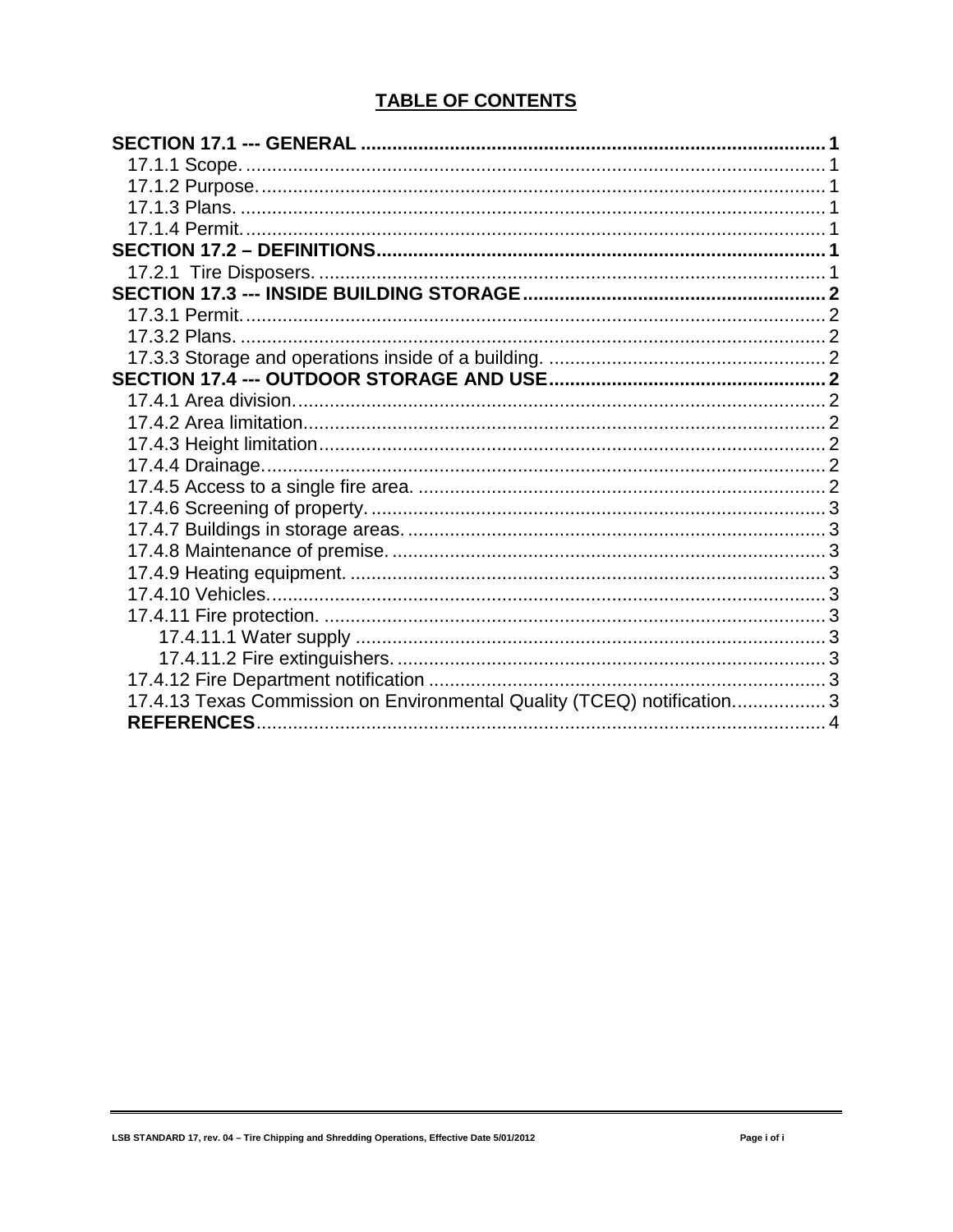#### **LSB STANDARD 17, REV. 04 TIRE CHIPPING AND SHREDDING OPERATIONS**

#### <span id="page-2-0"></span>**SECTION 17.1 --- GENERAL**

#### <span id="page-2-1"></span>**17.1.1 Scope.**

Storage of scrap tires and tire byproducts and tire chipping and shredding operations in the City of Houston shall be in accordance with Houston *Fire Code* and this standard.

#### <span id="page-2-2"></span>**17.1.2 Purpose.**

This standard shall provide guidelines for Tire Disposers and their operations. Tire Disposers and their operations shall comply with this standard.

#### <span id="page-2-3"></span>**17.1.3 Plans.**

Plot plans shall be submitted to the Fire Marshal for all storage of scrap tires and tire byproducts and tire chipping and shredding operations. Plot plans shall include fire department access roads throughout, area division of piles, pile height and width, and all exposures.

#### <span id="page-2-4"></span>**17.1.4 Permit.**

An operational permit is required to establish, conduct or maintain storage of scrap tires and tire byproducts that exceeds 2,500 cubic feet of total volume of scrap tires and for indoor storage of tires and tire byproducts and tire chipping and shredding operations.

#### **Permit Office contact information for Storage of Scrap Tires and Tire Byproducts is as follows:**

The Houston Permitting Center Third Floor 1002 Washington Avenue Houston, Texas 77007 Hours of operation: 8:00 a.m. to 3:30 p.m. Central Time Monday through Friday Office phone (832)394-8811 To Email Customer Service Questions: [hfd.permitoffice@houstontx.gov](mailto:hfd.permitoffice@houstontx.gov) Link to City Wide Fee Schedule: [www.houstoncityfees.org](http://www.houstoncityfees.org/)

#### <span id="page-2-5"></span>**SECTION 17.2 – DEFINITIONS**

#### <span id="page-2-6"></span>**17.2.1 Tire Disposers.**

A Tire Disposer is any person who, in compliance with all applicable state, federal and local laws, rules and regulations, disposes of or converts tires to other purposes. Including but not limited to person who:

(a) Landfill, incinerate, or otherwise dispose of tires as waste or as fuel.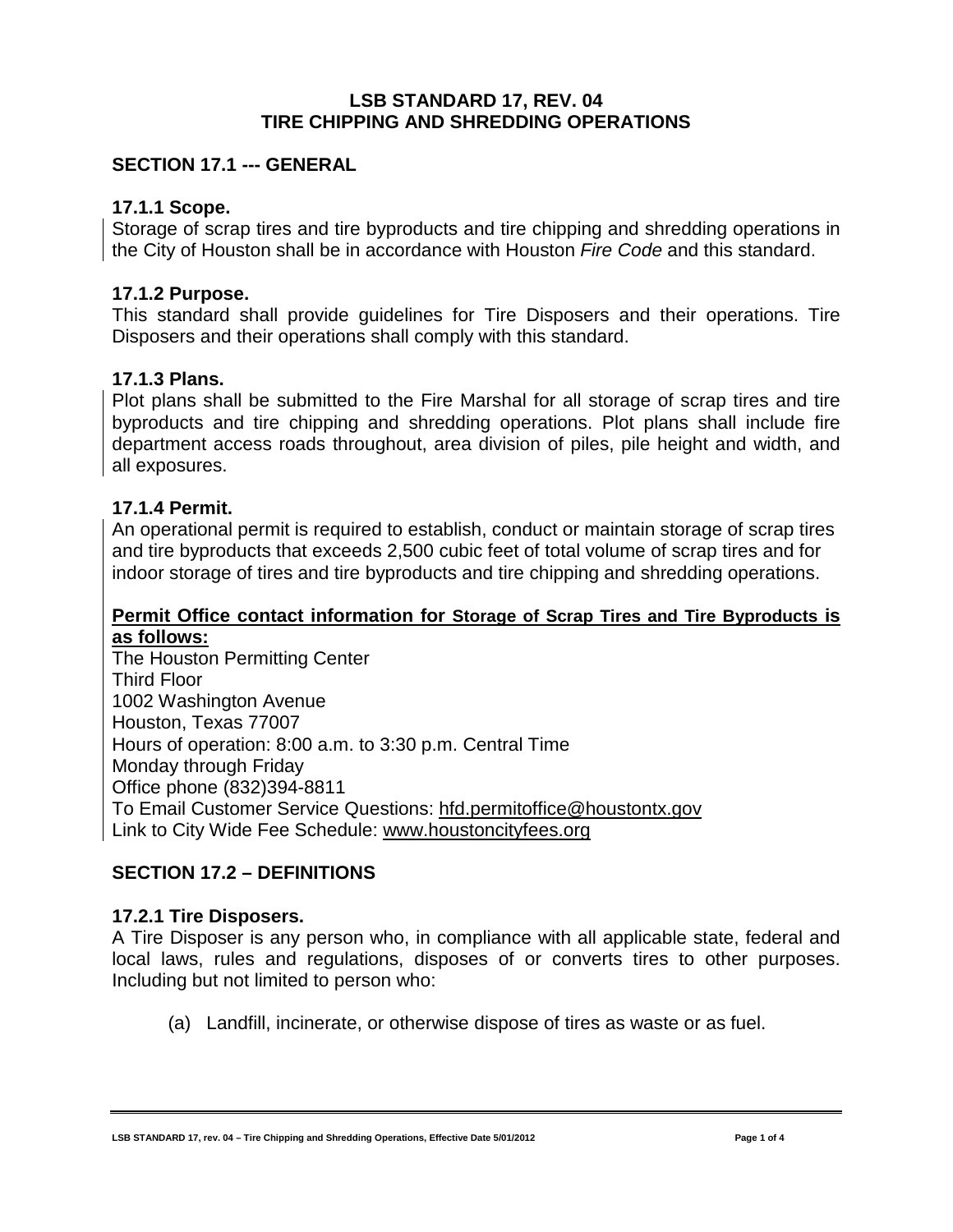(b) By shredding, grinding or chemically treating, reduces tires into basic components for oil carbon black, rubber, road paving, or other marketable salvage material.

(c) Converts tires into other useful items such as doormats and sandal shoes.

#### <span id="page-3-0"></span>**SECTION 17.3 --- INSIDE BUILDING STORAGE**

#### <span id="page-3-1"></span>**17.3.1 Permit.**

A permit shall be required for inside storage. Refer to Section 17.1.4, of this Standard, for contact information.

#### <span id="page-3-2"></span>**17.3.2 Plans.**

Plot plans shall be submitted to the Fire Marshal for all storage of scrap tires and tire byproducts and tire chipping and shredding operations. Plot plans shall include fire department access roads throughout, area division of piles, pile height and width, and all exposures.

#### <span id="page-3-3"></span>**17.3.3 Storage and operations inside of a building.**

Storage and operations inside of a building shall be based upon standards established in NFPA 231D.

#### <span id="page-3-4"></span>**SECTION 17.4 --- OUTDOOR STORAGE AND USE**

#### <span id="page-3-5"></span>**17.4.1 Area division.**

Every outdoor area used for storage or operation of tire chipping or shredding shall be divided into single storage and fire area combinations by a driveway 30 feet in width and main aisles 10 feet in width.

#### <span id="page-3-6"></span>**17.4.2 Area limitation.**

There shall be no materials stored within a single storage area (fire area) more than 35 feet from any driveway nor more than 15 feet from a main aisle.

#### <span id="page-3-7"></span>**17.4.3 Height limitation**

The height of storage piles shall be limited to 13 feet, except that single storage areas bordered on three (3) long sides by driveways or main aisles may be increased to 30 feet.

#### <span id="page-3-8"></span>**17.4.4 Drainage.**

Stored material shall be arranged to facilitate and promote drainage from stored materials.

#### <span id="page-3-9"></span>**17.4.5 Access to a single fire area.**

Each single fire area shall have access to a public street by a driveway (Fire Lane) of unobstructed way of at least 30 feet in width and in compliance with LSB Standard 03.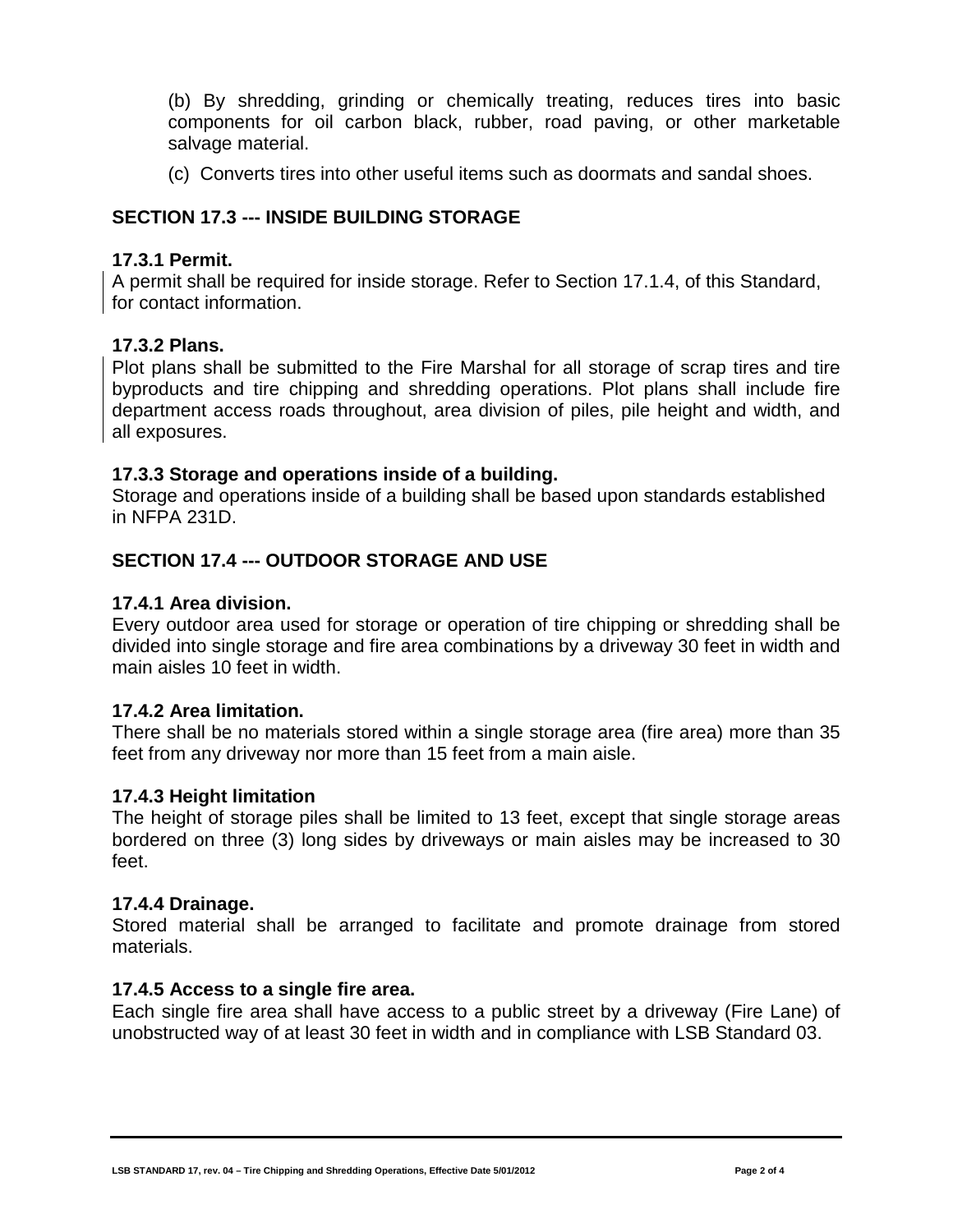#### <span id="page-4-0"></span>**17.4.6 Screening of property.**

The entire property shall be surrounded by a fence of at least 6 feet in height of noncombustible material or other suitable means to prevent access of any unauthorized persons. An adequate number of gates shall be provided in the surrounding fence or other barriers as determined by the Fire Marshal so as to provide ready access of fire apparatus. Access gates shall be provided as per LSB Standard 04.

#### <span id="page-4-1"></span>**17.4.7 Buildings in storage areas.**

Buildings in outside storage areas shall be of 1-hour rated construction as required by the City of Houston *Building Code* if located within 50 feet from the nearest storage pile.

#### <span id="page-4-2"></span>**17.4.8 Maintenance of premise.**

The entire storage site shall be kept free from accumulation of unnecessary combustible materials. Weeds and grass shall be kept down and regular procedure provides for the periodic clean up of the entire area. Weed burners or any type of burning are prohibited.

#### <span id="page-4-3"></span>**17.4.9 Heating equipment.**

No heating equipment shall be allowed in the storage or use area.

#### <span id="page-4-4"></span>**17.4.10 Vehicles.**

All vehicles shall be garaged in separate detached buildings or parked in designated areas located 50 feet from shredding or tire chipping operations or storage. All fuel handling shall be done in accordance with applicable provisions of the *Fire Code*.

#### <span id="page-4-5"></span>**17.4.11 Fire protection.**

Fire protection provided shall be in accordance with this section.

#### <span id="page-4-6"></span>**17.4.11.1 Water supply.**

A fire protection system consisting of an approved monitor nozzle(s), water supply system, and fire hydrants capable of supplying the required flow shall be provided to within 150 feet of all portions of the yard and in accordance with NFPA Standard No. 24.

#### <span id="page-4-7"></span>**17.4.11.2 Fire extinguishers.**

A minimum of one 4A:30BC portable fire extinguisher shall be provided for every 50 feet of unobstructed path of travel and in accordance with LSB Standard 01.

#### <span id="page-4-8"></span>**17.4.12 Fire Department notification**

Means shall be provided at all times on site for contacting the fire department in event of an emergency. There shall be no delays in reporting fires. The fire department shall be immediately notified of all fires, by telephoning: "*9-1-1*".

#### <span id="page-4-9"></span>**17.4.13 Texas Commission on Environmental Quality (TCEQ) notification.**

The TCEQ shall be notified of all Tire Chipping and Shredding Operations and the operation shall be in accordance with TCEQ regulations and other state and local ordinances. Where this is a conflict with this standard and other state and local requirements the most restrictive shall apply. Compliance with TCEQ rules does not indicate automatic approval for a fire department permit.